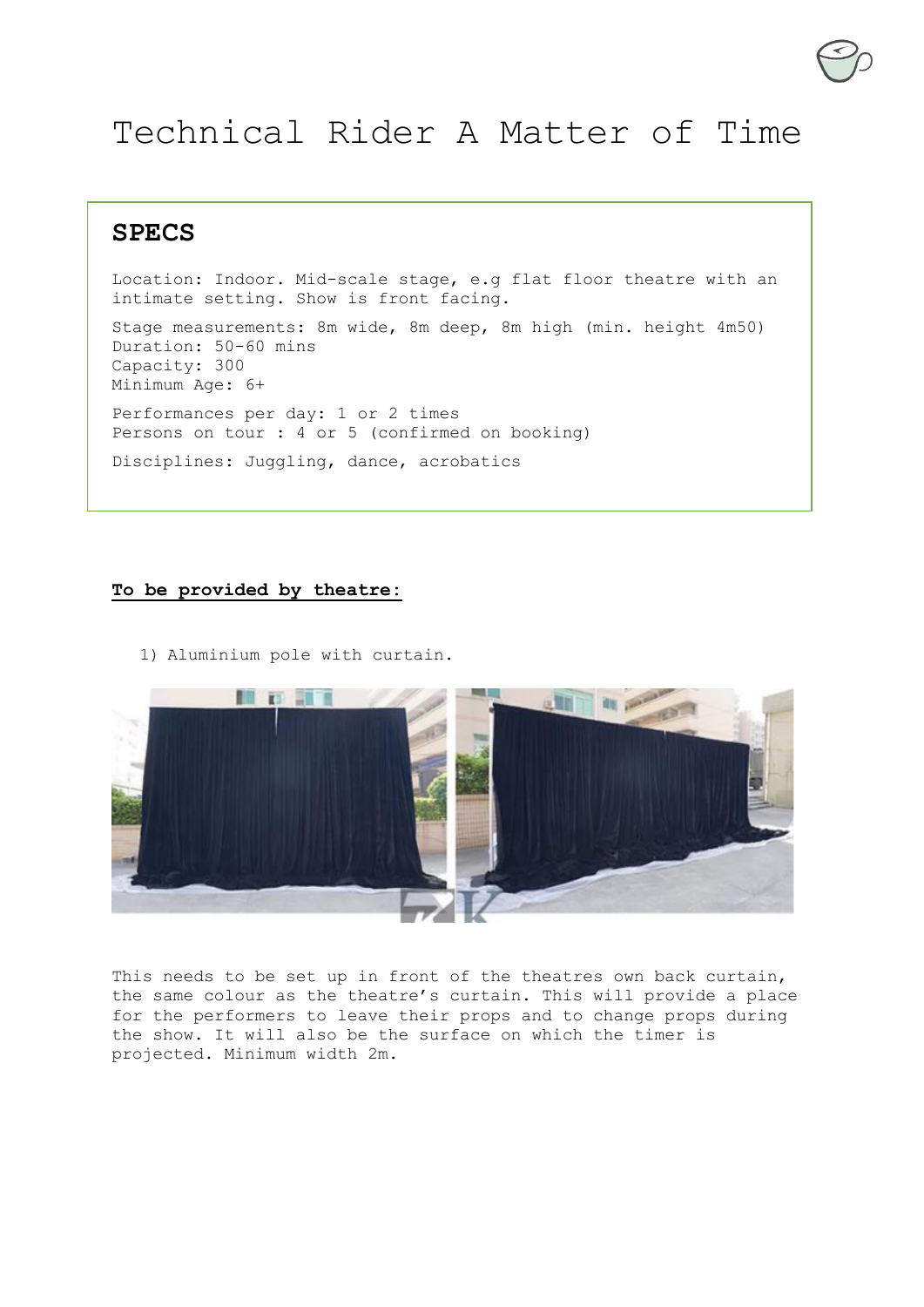

2) Ceiling projector. A ceiling projector is needed to project onto the above mentioned curtain. This should not interfere with the performers on stage.

## **Final stage set up:**